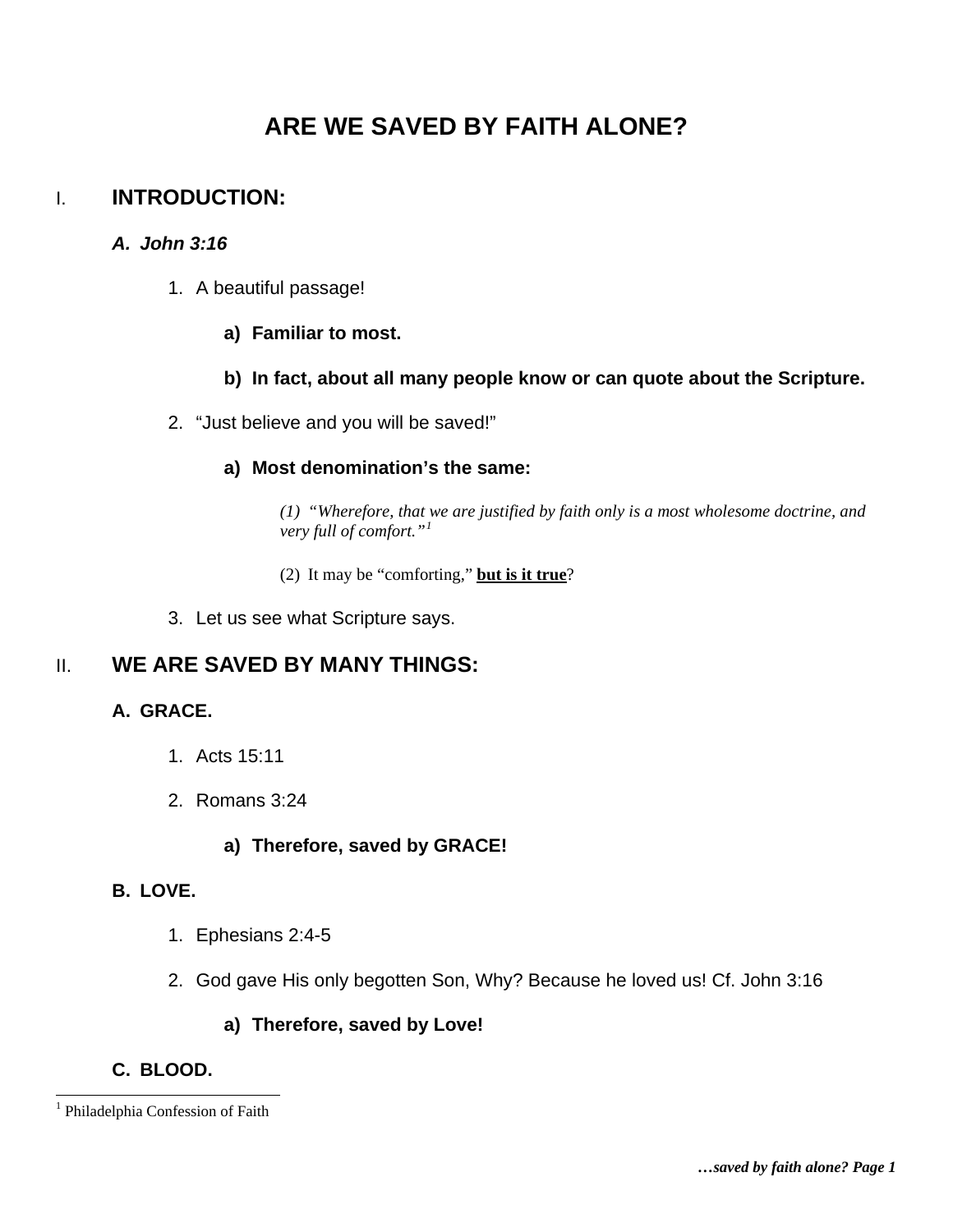- 1. Romans 5:9
- 2. Hebrews 13:12

### **a) Therefore, saved by blood!**

## *D. THEREFORE, OBVIOUSLY NOT SAVED BY FAITH ALONE!*

- 1. Most "faith alone" believers would agree with these.
- 2. But, they say, "faith is all that man does!"

#### **a) What do the Scriptures say man must do?**

(1) What is required for salvation?

## III. **SAVED BY FAITH.**

#### *A. Plainly taught in the Scriptures:*

- 1. Ephesians 2:8
- 2. Hebrews 11:6
- 3. Acts 16:31

#### *B. Do we stop with that and ignore all other information and instruction?*

1. "Yes!" they say, "Faith rules out works!"

## **a) Ephesians 2:8-9**

2. But, if no works of any kind, there is a problem:

#### **a) John 6:28-29**

3. No contradiction!

## **a) Works in Ephesians 2:9 are the same as the works in Romans 3:25-29.**

(1) Romans 3:25-29

4. Is it possible to be "saved by faith" but not by "faith alone"?

#### **a) Illustration of drowning man, or man in burning house.**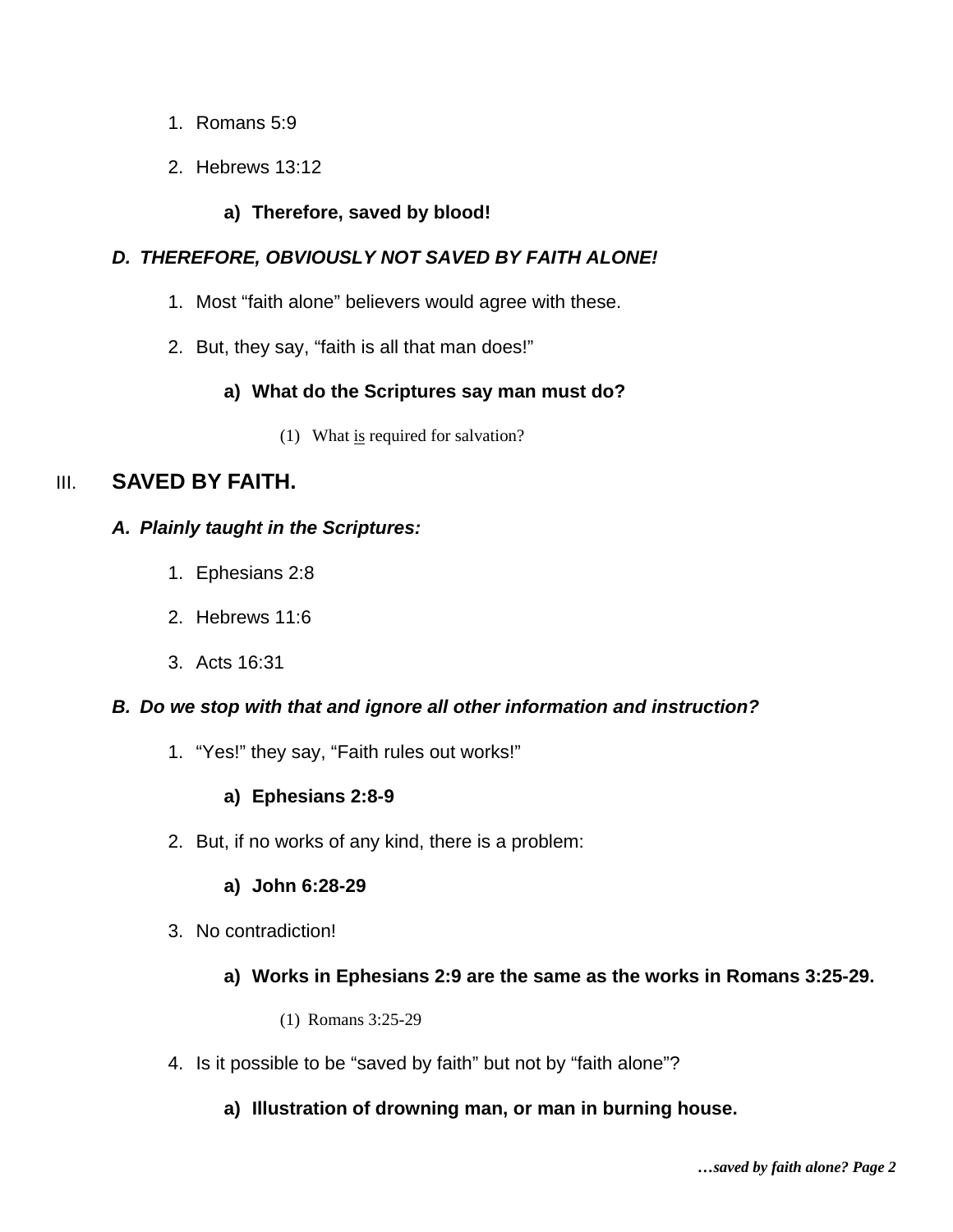## **b) Faith in the New Testament is frequently coupled with other things!**

## IV. **FAITH PLUS (+) REPENTANCE.**

#### *A. Acts 20:17-21*

1. Paul didn't preach "faith alone."

#### 2. *Repentance* was part of preaching everything "that was profitable/helpful," verse 20.

#### *B. What is repentance?*

1. 2 Corinthians 7:10

## **a) Sorrow->Repentance-> Salvation**

2. Another factor:

#### **a) Matthew 21:28-32**

(1) Therefore, repentance  $=$  sorrow  $+$  change!

### *C. Repentance is necessary!*

1. Luke 13:3

## V. **FAITH PLUS (+) CONFESSION:**

### *A. Confession coupled with faith.*

- 1. Romans 10:8-11
- 2. Verse 10 "confession is made unto salvation"
- 3. Verbal confession: "with the mouth"

## *B. Some say, "confession is a part of faith" – is it?*

- 1. No!
	- **a) John 12:42-43**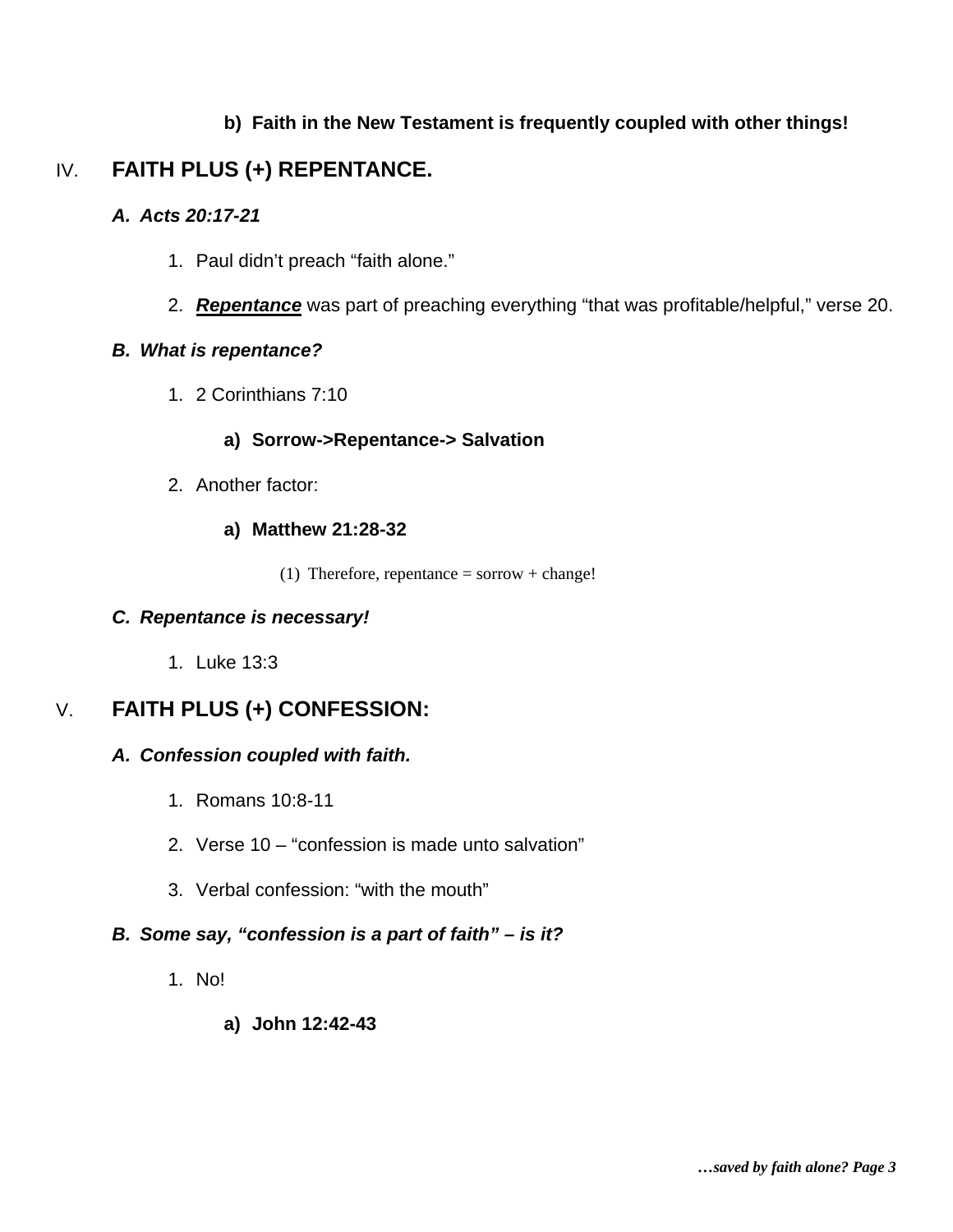### *C. Excuses:*

- 1. Faith required; "What if there is no preacher?"
- 2. Confession; (story: mute girl pointing to scriptures).
- 3. God provides a way!
- 4. Many should quit looking for a way out of obedience.

#### *D. Confession is necessary!*

1. Matthew 10:32-33

## VI. **FAITH PLUS (+) BAPTISM.**

#### *A. Baptism coupled with faith:*

1. Mark 16:15-16

**a) Example: "He who believes and comes to the White House will receive \$10,000. He who believes and is baptized shall receive \$10,000. ANY QUESTIONS?** 

2. Galatians 3:26-27

#### *B. What is baptism?*

- 1. Many opinions: sprinkling, pouring, etc.
- 2. Greek: "baptisma"
	- **a) J.H. Thayer: "immersion, submersion"**
	- **b) Arndt & Gingrich: "to dip, to immerse"**
	- **c) W.E. Vine: "the processes of immersion, submersion and emergence"**
	- **d) NONE: "sprinkling, pouring"**
- 3. The Scripture makes it plain.
	- **a) Colossians 2:12** 
		- (1) Immersion is the only burial-baptism.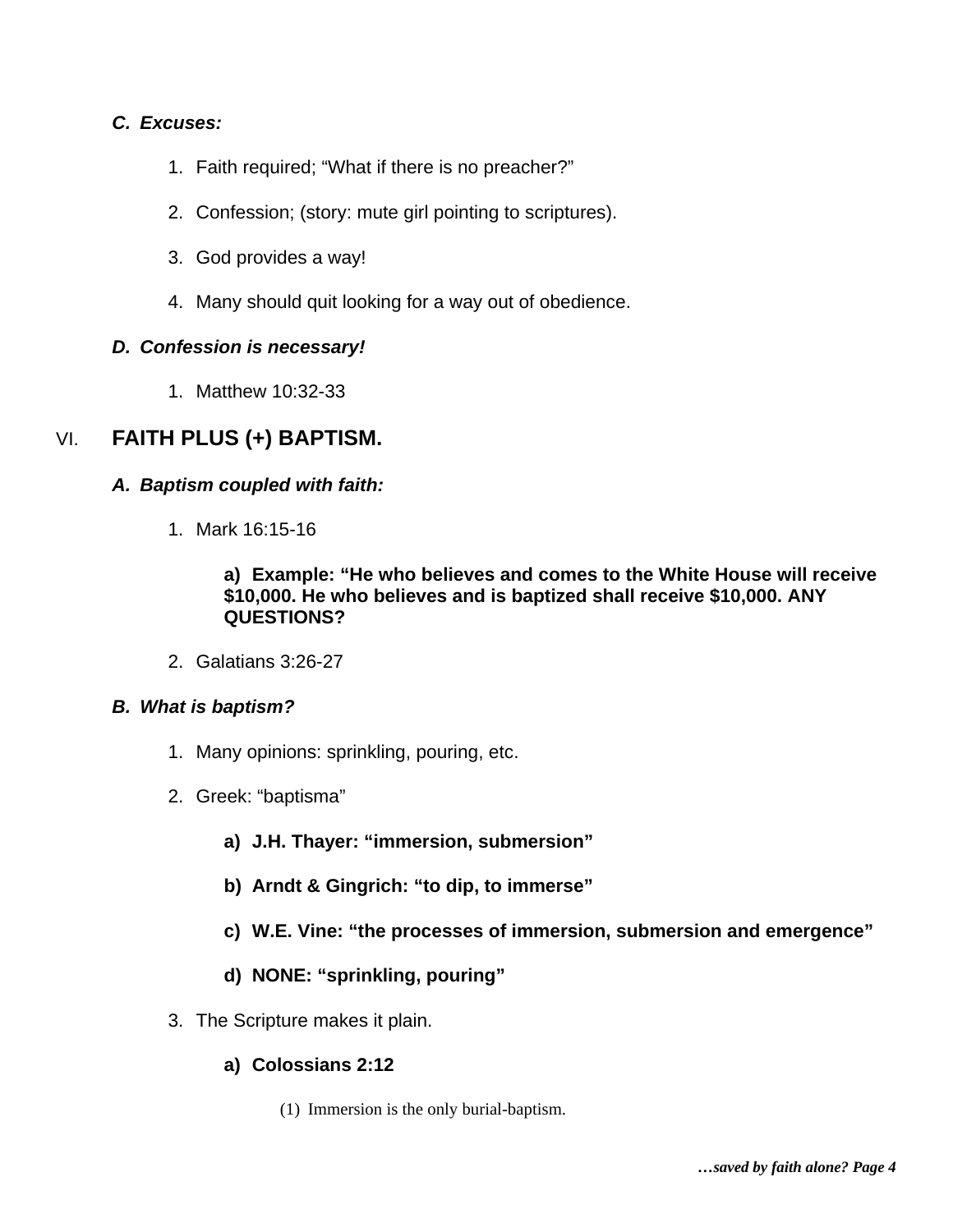(2) Can one bury a horse by sprinkling?

#### *C. Baptism saves you!*

- 1. Colossians 2:13 (NKJV) (result of verse 12 –above)
- 2. 1 Peter 3:21

#### **a) Like Noah's salvation by water.**

- (1) Would anyone claim that Noah was saved by "water alone" or by "ark alone"?
- (2) Cf. Hebrews 11:7

## VII. **FAITH PLUS (+) A FAITFUL LIFE.**

#### *A. Hebrews 10:38*

#### *B. Do you claim you do not believe "Once saved, always saved!"? Do you holler and deny it?*

1. But do you live as though it is true? Do you live as though a faithful life is not necessary?

#### **a) Survey entitled "Where Do You Fit In?"[2](#page-4-0) This national survey of churches in the United States revealed the following about church members:**

- (1) 20% never attend a service.
- (2) 25% admit they never pray.
- (3) 35% admit they never read God's Word.
- (4) 40% never contribute to the church.
- (5) 60% never read or study the Bible lesson.
- (6) 70% never attend the Sunday evening service and or special meetings.
- (7) 95% never win a soul to Christ.
- (8) 100% expect to go to heaven!

 $\overline{a}$ 

<span id="page-4-0"></span><sup>&</sup>lt;sup>2</sup> Pulpit Helps, July 1982, page 12